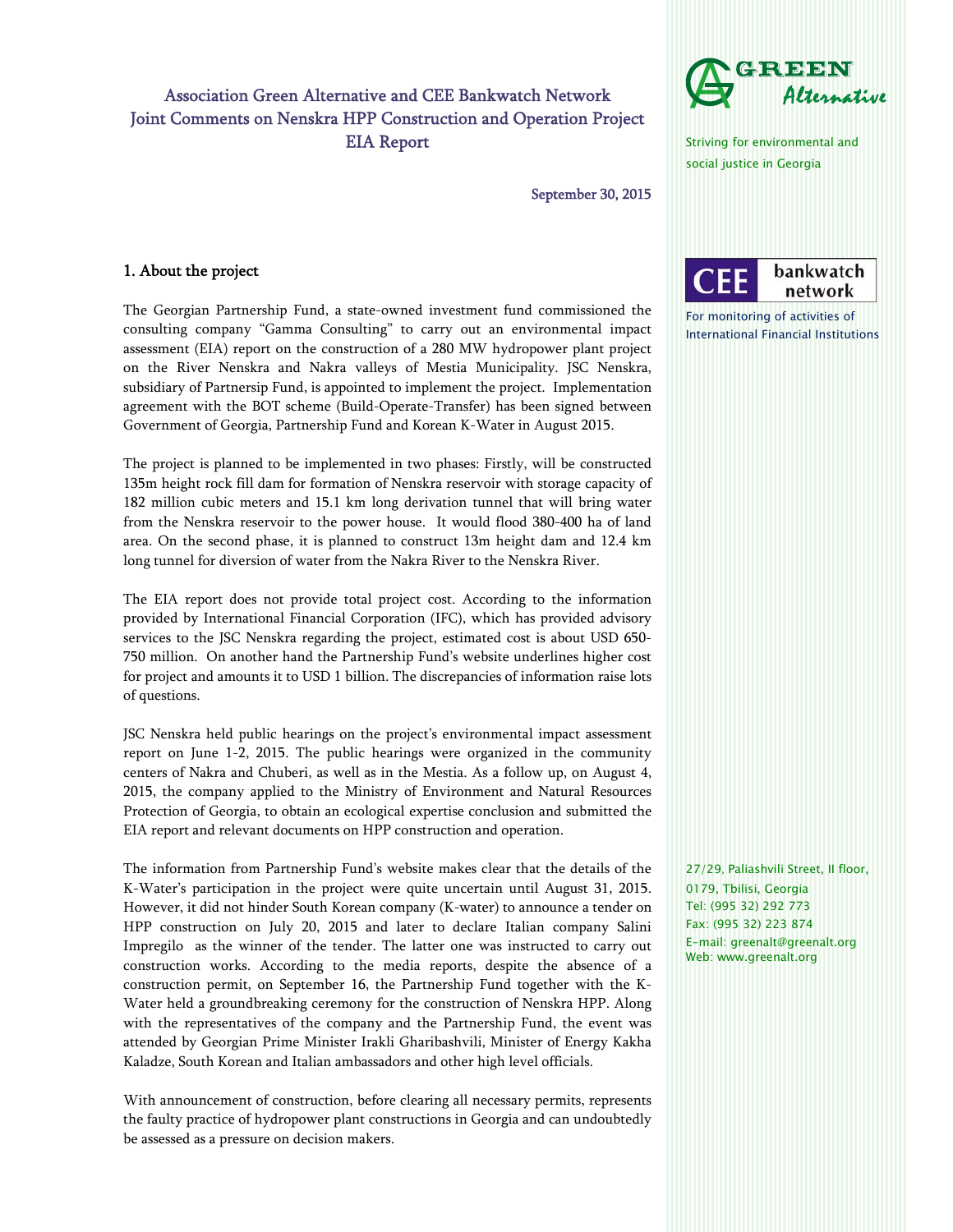Meanwhile, the K-Water also applied to the European Bank for Reconstruction and Development (EBRD) and Asian Development Bank (ADB) to get funds for the project. The comments below, reflects that, and focused on EIA report's compliance with Georgian legislation, EBRD and ADB safeguard policies, and the Equator Principles. The Equator Principles provides the commitment from the banks not to issue loans to the projects, where a borrower does not want or cannot ensure the compliance with recognized environmental and social policies and procedures, including compliance with involuntary resettlement principles.

The comments also include the data obtained during the joint fact finding mission of Association Green Alternative and CEE Bankwatch Network to the project site (15-21.06.2015). During the mission the representatives of the organizations met all stakeholders. In particular, meetings were held with:

- Locals from Chuberi and Nakra communities (24 persons);
- Representatives of the ministry of Economy and Sustainable Development;
- Minister of Energy and ministry of energy representatives;
- Representatives of ministry of Environment and Natural Resources Protection;
- Representatives of Asian Development Bank;
- Representatives of European Bank for Reconstruction and Development;
- Representatives of JSC Nenskra and Partnership Fund.

The meetings with the representatives of the South Korean company K-Water and International Finance Corporation were also planned, but unfortunately they were thwarted.

It should be also noted that on December 18, 2014 the European Parliament ratified the Georgia-EU Association Agreement and adopted the accompanying resolution on Georgia, focusing on the substantial issues of EU-Georgia relations, including energy and environmental protection. The European Parliament "calls on the Commission to assist and monitor closely the Georgian authorities in their investment programme for the construction, rehabilitation and reconstruction of hydropower plants, urging them to comply fully with EU standards and norms with regard, in particular, to the environmental impact assessment of the larger plants;". European Parliament requirement has not been taken into account during the preparation of the EIA report of the Nenskra HPP by the company and in case of issuing a positive conclusion from the Ministry of Environment, it will definitely have negative impact on its funding opportunities and Georgia-EU relations.

# 2. Quality of the project EIA report

The quality of the submitted EIA report is extremely poor. The report presented for ecological expertise conclusion as well as organized public hearings do not comply either with Georgian legislation, or with requirements of International Financial Institutions.

The report contains extensive extracts on major issues copied from other HPP EIA reports prepared by "Gamma Consulting" and other consulting companies. Some important issues are either analyzed partially or omitted at all. For example, chapters with similar contents, "5.2.6.1.1. Some methodological and conceptual approaches to estimate flora and plants and define project impact on ecosystems and habitats" and "6.10.2.1. Impact on Flora (construction stage)" are repeated in number of EIA reports, including Black Sea Transmission Line Project; Larsi HPP; Kazbegi HPP; Shuakhevi HPP. Even more, the eco-compensation approach described in these chapters is not used either in subsequent part of EIA, or in biodiversity management plan. As a rule, project developers do not apply a habitat-hectare approach when providing eco-compensations at the stage of implementation of the above mentioned projects. Neither does the Ministry of Environment and Natural Resources Protection demand to meet this obligation.

With minor corrections and some replacement of words, the following chapters of the present EIA document were copied from other EIA reports prepared by "Gamma Consulting" as well:

3.1. Alternative Sources of Energy; 3.1.1. Hydro Resources;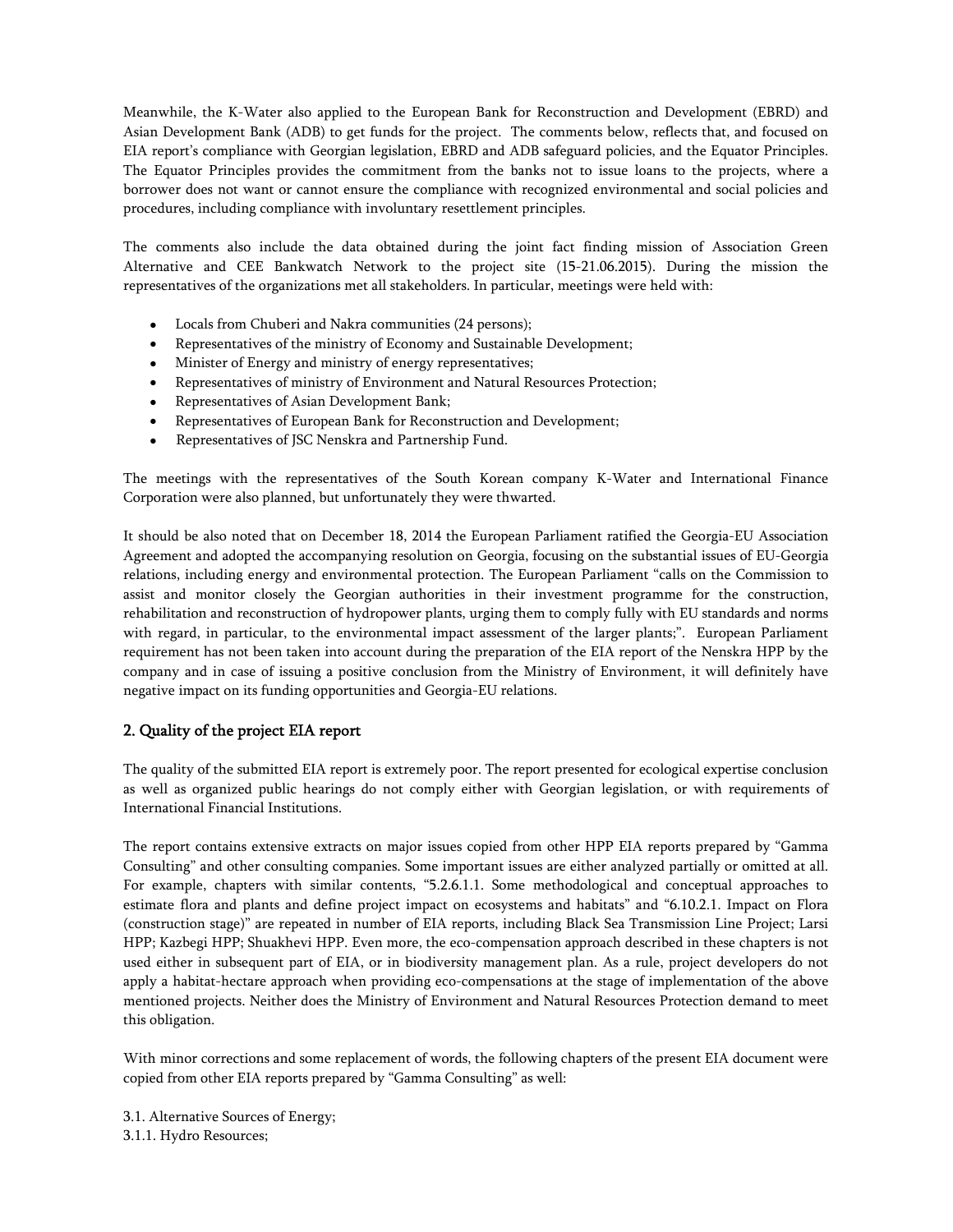3.1.2. Solar Energy; 3.1.3. Wind Energy; 3.1.4. Geothermal Energy; 3.2. No Action Alternative Option.

Therefore, existence of those chapters in text can only be explained by their formal presence in the report, while not offering any real and useful information. One of the key functions of the EIA report is to define and assess issues related to the alternatives, including "No action" alternative. Nenskra EIA fails to fulfill this task. Subsequently a report in its current form contradicts Environmental and Social Policy requirements of International Financial Institutions.

The document does not provide required data, including information related to power supplies, tariffs, HPP operation and work regimes of the plant, as well as information about possible impacts of the project on the stateowned Enguri HPP. According to media reports<sup>1</sup>, after 35 years of operation the hydropower plant will be handed over to the state free of charge and without any terms; however, the report, does not contain any information about the issue.

Besides technical aspects of the project, the report failed to assess the project's indirect impacts on local communities and to define any mitigation measures. The report also does not provide information about either project's cumulative impacts associated with the project-related infrastructure development (roads, transmission lines, etc.), or other infrastructure projects planned in the region and their cumulative impacts on the region from social, ecological, economic and energy points of view.

The consulting company does not assess in the report the project's indirect impact on local population's livelihoods, caused by loss of a large area (about 400 ha) intensively used by population on one hand, and impact on crops as a result of microclimate change on another.

The EIA report doesn't contain project's cost-benefit analysis, including benefits for the state in order to understand project's feasibility. The same issue has been stressed in the conclusion of the Netherlands Commission for Environmental Assessment (NCEA)<sup>2</sup>, as well as in the assessment prepared by Dr. Frank Schrader, a consultant hired by the Ministry of Environment and Natural Resources Protection of Georgia<sup>3</sup>. In addition, absence of cost benefit analysis contradicts the requirements of Asian Development Bank<sup>4</sup>.

Important issues stressed by the international consultant, relates to the compatibility of the EIA report with the river basin management plan<sup>5</sup>. Georgia yet has not switched to the river basin management plan governed water resource management model. However, based on country's international commitments, the river basin management principles should be taken into account during the preparation of EIA reports in order to avoid future controversies with the requirements of the EU's Water Framework Directive. Neglecting of the river basin management principles is a serious shortcoming of the EIA report.

While addressing the poor quality of the Nenskra's EIA report, it is essential to recall the number of problematic EIA reports prepared by "Gamma Consulting". It includes EIA report on Bakhvi III HPP, where power house was taken by a landslide during the construction due to incorrectly selected area and poor geological research. Despite the fact that the construction was completed, Bakhvi HPP still has not been launched; Another example is Shuakhevi HPP, which caused damage to residential houses in nearby villages because of incomprehensive research; In case of Dariali HPP, construction tunnel was damaged by glacial mudflow, due to the poorly designed and executed EIA process, as well as choosing incorrect location. The fault has been acknowledged by the

f <sup>1</sup> Irakli Kovzanadze: "One of the most important issues about implementation of this USD 1 billion project is that after 35 years of operation the HPP will be handed over to Georgia free of charge and without any terms," http://www.fund.ge/eng/view\_news/346

<sup>&</sup>lt;sup>2</sup> http://moe.gov.ge/files/PDF%20%20Eng/News/Angarishi\_ENG.pdf Paragraph 2.4 "Broader costs and benefits for Georgia"; <sup>3</sup> Paragraph 5.3; "Comparative Assessment of Hydropower in Georgian River Basins";

<sup>4</sup> http://www.adb.org/sites/default/files/institutional-document/33788/files/cost-benefit-analysis-development.pdf

<sup>5</sup> Review of Nenskra HEP ESIA Study To Ministry of Environment and Natural Resources of Georgia; Chapter 3.4 "Legislation"; " The EU WFD is not only listed at the very end of a table with main European legal and regulatory documents but moreover is not considered from the river basin point of view. " May 13, 2015;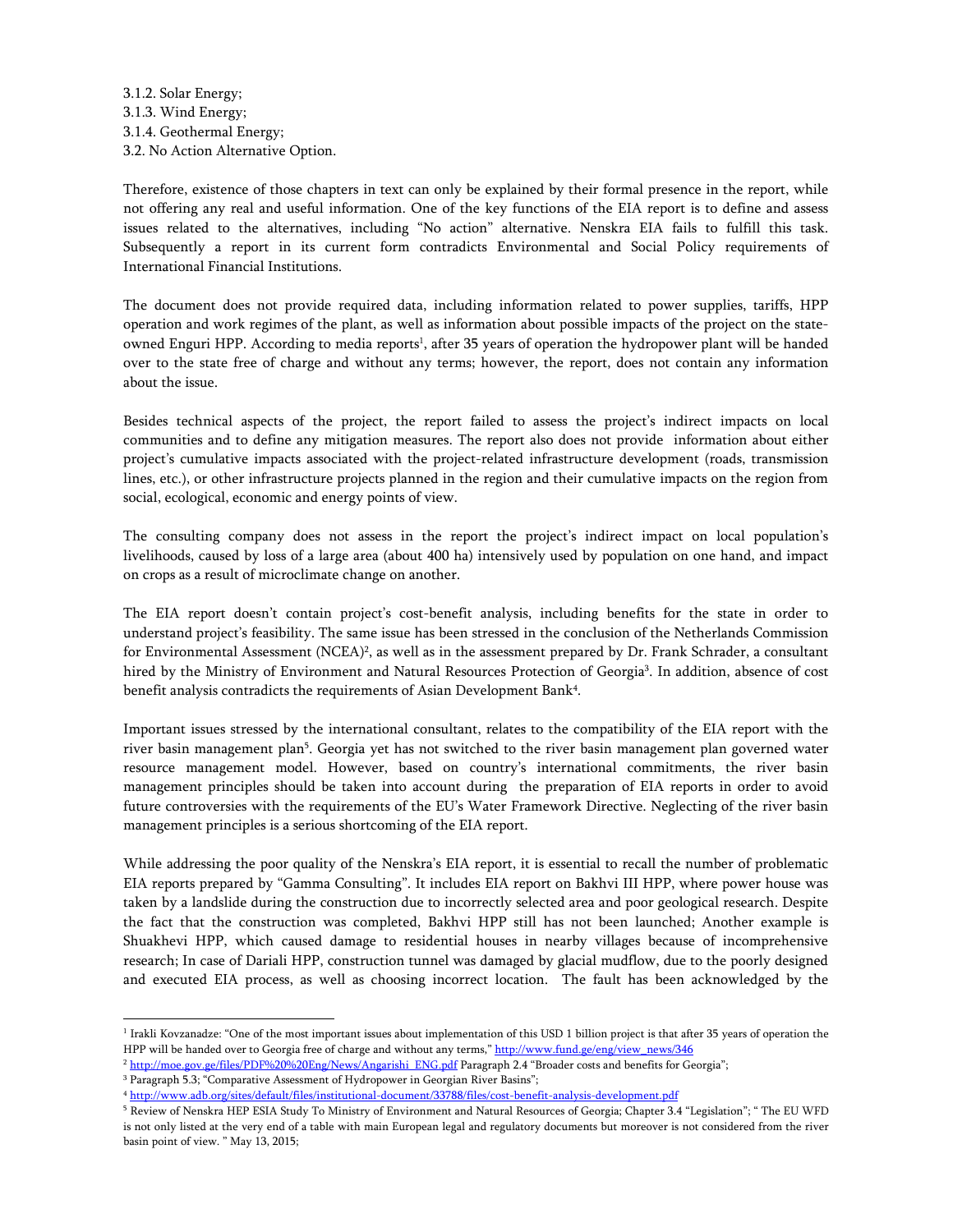Ministry of Environment and Natural Resources Protection, when an additional permit was issued for continuation of Dariali HPP project. Unfortunately, non-fulfillment of EIA conditions in the process of construction ("Gamma Consulting" was also in charge of auditing the fulfillment of conditions) led towards death of around nine people. The issue of mechanical copying of parts of various reports by consultants, including international consultants, has been raised numerous times during various public meetings. The "tolerance" of the Ministry of Environment towards the established practice by "Gamma Consulting" raises well-grounded doubts.

The quality shortcomings confirmed by the fact that the EIA report does not review the state priorities, described in National Forest Concept for Georgia (Decree N1742-I 11.12.2013 of the Parliament of Georgia and National Biodiversity Strategy and Action Plan of Georgia for 2014-2020 (Decree N343, 08.05.2014 of the Government of Georgia). Moreover, it does not consider recommendations from Ecoregion Conservation Plan for the Caucasus<sup>6</sup> and TEEB Scoping Study for Georgia: Main Findings and Way-forward, 2013. These recommendations (while not approved by normative acts) represent the state instruments for implementation of the sustainable development policy7. The TEEB report is included in the 2013-2014 report of the Ministry of Environment and Natural Resources Protection as guideline to Green Economy.

The EIA report neither discusses nor takes into consideration the document "Cost-Benefit Analysis of HPPs planned in Zemo Svaneti" commissioned by the Ministry of Energy and supported by USAID. The report underlines that out of twenty seven hydropower plants planned in Svaneti, Nenskra HPP will have largest impact on biodiversity and habitat areas. Taking into account the external costs of the damage on nature and social environment, in case of implementation of all hydro projects benefits for the country will be less than costs.

# 3. Project Feasibility Analysis

f

The report contains chapter 6.13 "Impact on socio-economic environment" as the analysis of the project feasibility. The following subchapters: 6.13.2.2 "Resource availability"; 6.13.2.3 "Land tenure and utilization"; 6.13.2.4 "Employment"; 6.13.2.5. "Demographic changes"; and 6.13.2.6 "Contribution to economy" are noteworthy. The subchapters' information analyzed and concluded in chapter 3.2 "No Action Alternative Option". Below each of the above mentioned subchapters are discussed.

### 3.1 Subchapter "6.13.2.2 Resource Availability"

According to the project sponsors, "a great part of project area is state-owned" and "a great part of project area is intensively used by local population for pastures, timber extraction, collection of wild fruits and other purposes. In case of project implementation, local population will lose possibility to use these territories that will have a small, but negative impact on their economic situation."

Its well-known that land represent very scarce resource both in the Chuberi as well as in villages of Zemo Svaneti. Therefore, accessibility to resource is the most acute problem for the population, especially addressing the issue of hundreds of hectares usage that will be lost. The consulting company declares that the land is state-owned, thus local population will experience insignificant losses. However, the project area represents a traditional property of the Chuberi population and neglecting this circumstance may become the reason for severe confrontation between the investor and the population.

Though Georgian legislation does not recognize a concept of traditional property, this concept is ultimately recognized by safeguard policies of International Financial Institutions (IFIs).

<sup>6</sup> http://wwf.panda.org/?205437/ecoregion-conservation-plan-for-the-caucasus-revised - Ecoregion Conservation Plan is a result of a collaborative effort involving World Wide Fund for Nature (WWF) and experts; the document is used by the governments of Caucasian countries as a guideline for developing their protected area system.

<sup>7</sup> www.teebweb.org UNEP and WWF, 2013. TEEB Scoping Study for Georgia. United Nations Environment Programme (UNEP), Geneva, Switzerland).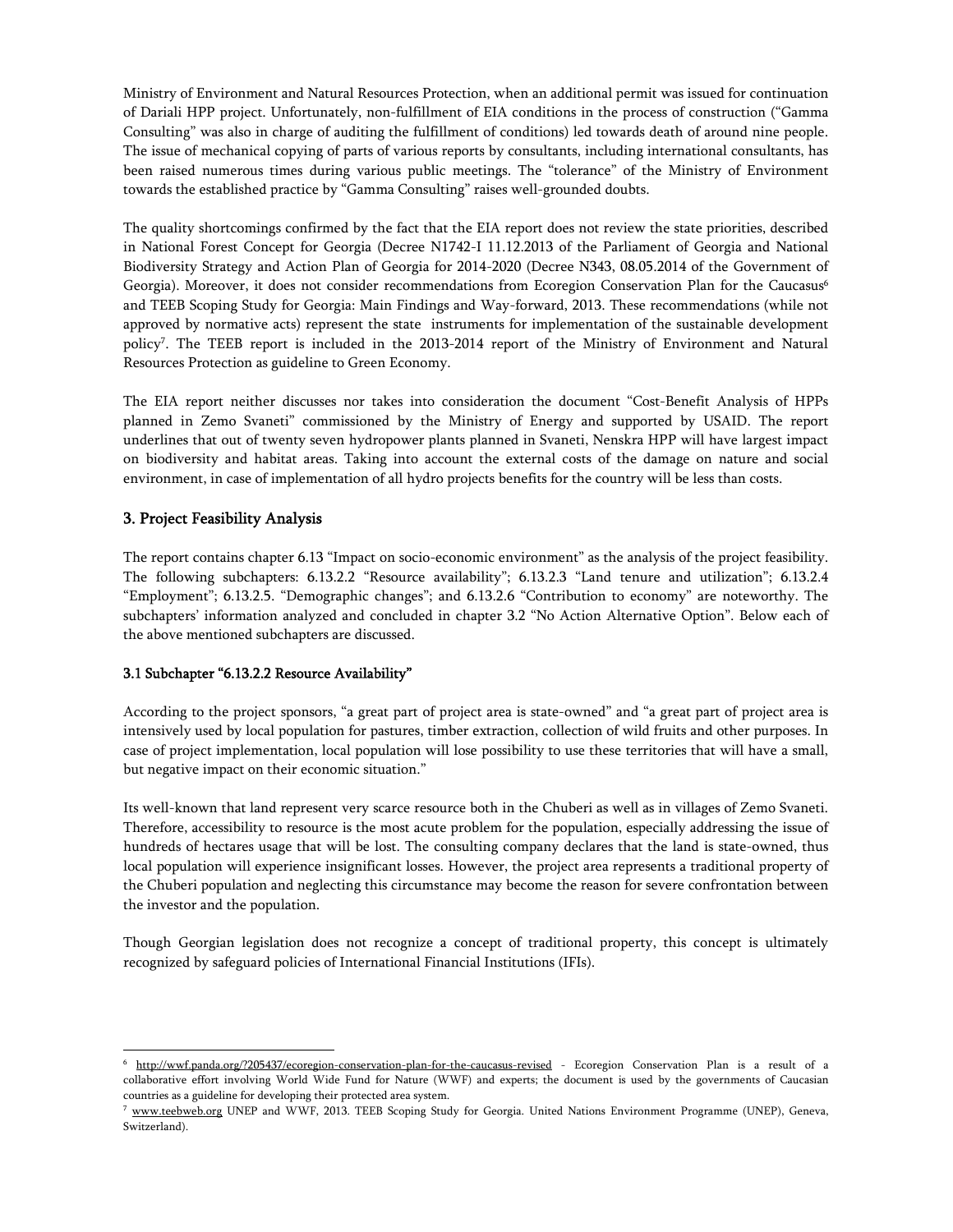Consequently, acknowledgement of the state right on the project areas and neglecting the rights of local communities represents rough violation of IFIs policy requirements. The issue was necessary to be studied by any interested company and included in the resettlement action plan; but no such plan has been prepared at all.

It is also unclear what particular criteria were used by the consulting company when it assessed the loss of resource availability as a small impact, because the document does not outline a number of important data, such as exact number of locals utilizing the mentioned area, the source of their income, a share of natural resource utilization in their income and the harm caused by the loss of these resources.

The restricted resource accessibility is one of the most acute problems of the project as it may become the reason of confrontation between the local population and project.

Incompliance between the claims made in the report and local population's views was clearly demonstrated during discussion on the EIA report, organized by Ministry of Environment, in Tbilisi.

The territory used as fertile land, was described by the investor as useless, while claimed that it would be inevitably damaged during the construction. Locals stated that they used these places for pastures. Use of those lands, for construction would bring negative social impact to population of villages.

From the social responsibility point of view, only two families, directly affected by the project, were offered compensations in Chuberi. No responsibilities have been taken towards families, whose agricultural lands will be either reduced or damaged, or who will face problems in connection with pastures and irrigation water.

The report does not assess the number of potentially resettled people. According to the project, resettlement will not be required in the process of HPP construction. However, some negative effects of HPP construction, such as problems with agricultural land, health aggravation increased humidity, and intensive geological processes will force the local population to resettle in long term. As a result, in the best case scenario, in such cases the state rather than a private company is usually burdened with all resettlement costs.

#### 3.2 Subchapter "6.13.2.3 Land Tenure and Utilization"

It is noted at the beginning of this subchapter: "If we take into consideration an important distance between the project areas and settlements, they are not used intensively for public purposes." This assertion comes into conflict with the information provided in the previous subchapter, as well as with the following text of the given subchapter, according to which, the project area is intensively used by local population and "project implementation will limit their activities to a certain extent."

The report, however, does not explain what is meant under the phrase "limit the population's activities to a certain extent"; since the project-occupied areas will be lost forever as a result of the project implementation and alternative territories simply do not exist at all. Unfortunately, the report does not contain any plan to avoid adverse effects or any mitigation plan.

The wording made at the end of the very first article of the same subchapter is also unclear: "Relevant procedures will be carried out with the National Forestry Agency of the Ministry of Environment and Natural Resources Protection of Georgia during the period of public discussion of the EIA report on removing project areas from the forest fund." It is unclear what will be the grounds for removing project areas from the forest fund during the period of public discussions, while no positive ecological expertise conclusion has been issued for the project.

As we learnt at the meeting with the representatives of the Ministry of Environment and Natural Resources Protection in June, a significant part of forests has already been removed and transferred to the Ministry of Economy. Based on the abovementioned, not only a positive ecological expertise conclusion should not be issued, but investigation should be launched immediately on why and when forests were removed and transferred to the Ministry of Economy.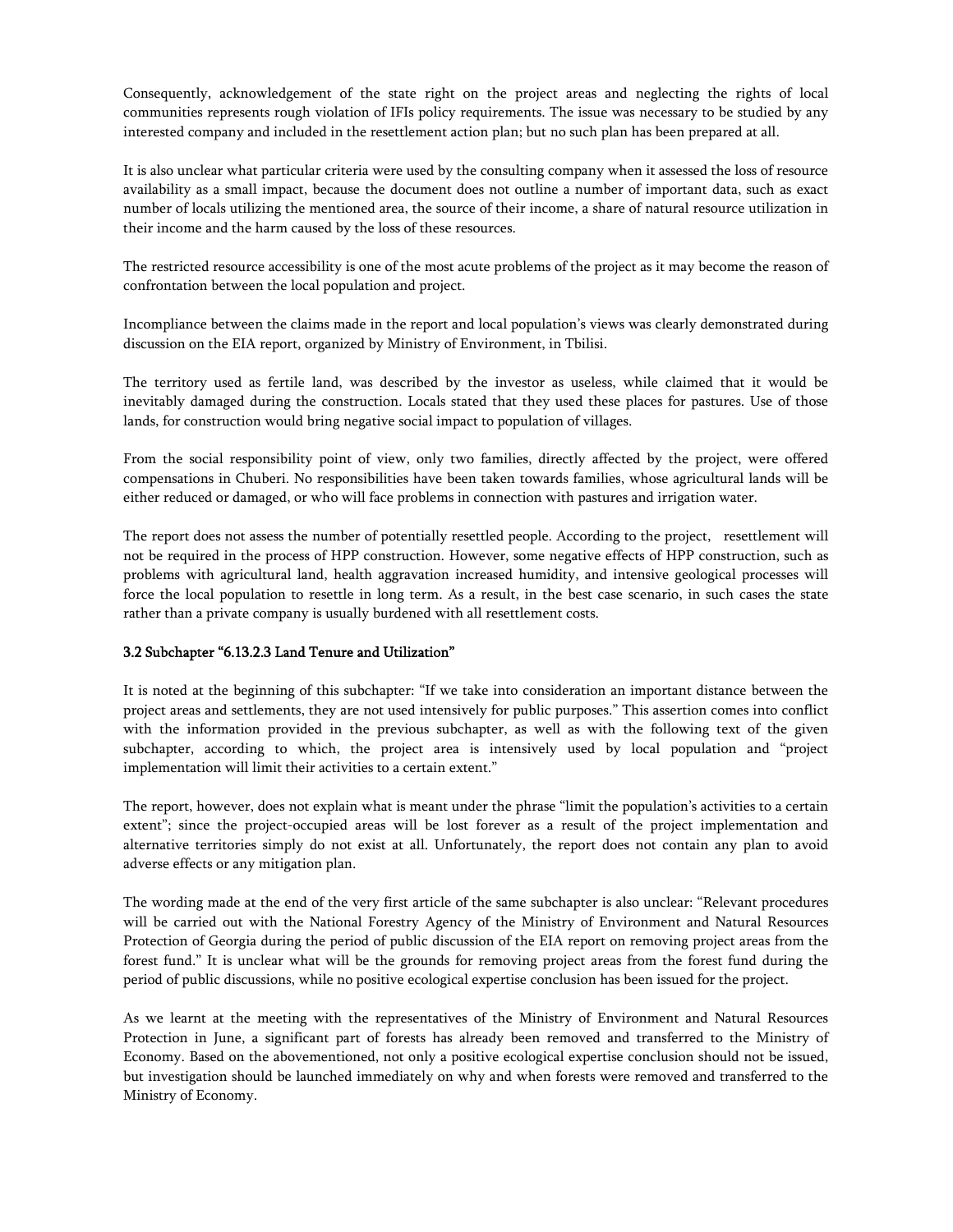According to the last paragraph of the subchapter, during the meetings held in the EIA process, "no propertyrelated discontent was expressed. As of March 2014, no property-related complaints or disputes were registered." Considering that a working document of EIA report was prepared in 2015, while its discussion was held on June 1- 2, 2015, it is unclear to whom local population should have submitted property-related complaints or who should have registered them until March 2014. In addition, complaint mechanism is not presented in the report submitted for obtaining a permit that represents rough violation of the requirements of international financial institutions. Hence, it is unclear what the consulting company tries to substantiate with this wording.

# 3.3 Subchapter "6.13.2.4 Employment"

According to the report, 500-600 persons will be employed during different stages of construction and 50-60 persons will get permanent jobs on the stage of operation that will have positive effects on the employment and social condition of local population. Unfortunately, the project does not mention any obligations of the investor in terms of providing employment to local population. As experience from other projects demonstrated the local population basically get low-paid jobs, while getting these jobs are connected with a lot of difficulties (for example, in case of the Paravani HPP project, ordinary workers were required to know English and to have the university diplomas). These possibilities are further strengthened by the following wordings made in the same chapter:

- Noteworthy that there is certain risks of negative impacts in connection with employment, in particular: employment expectations and discontent of local population;
- Recruitment policy will be developed and published at a local, municipal and regional levels; and
- Recruitment will be carried out through relevant testing.

Considering that the Prime Minister announced the opening of the project construction, it is absolutely unclear when the recruitment policy will be developed or what kind of testing the company plans to hold.

Although the same chapter contains a note that "JSC Nenskra plans to retrain local youth in order to offer them employment during the construction stage", it is unclear, when, where and whom the company plans to retrain, especially as construction works have actually been declared opened by the Georgian government. Thus, employment opportunities for local population are nothing but a false promise and overestimation of project benefits.

In addition, even if locals constitute the absolute majority of the employed (that has never occurred in Georgian reality before), this benefit cannot counterbalance possible losses.

The report reads that "according to the results of the public opinion survey conducted in the EIA process, a certain part of local population has some experience of working in the sphere of construction." Regretfully, the report does not mention either when and where the survey was conducted or what was the purpose and the methodology. In addition, the local population is unaware of the survey.

### 3.4 Subchapter "6.13.2.5 Demographic Changes"

The present subchapter actually is a continuation of the previous one and covers demographic changes caused by employment. According to the report, "the project does not envisage construction of permanent settlements for workers, because basically local population will be employed in the process of HPP construction and operation (about 80% of entire personnel)." Unfortunately, stemming from the practice of other HPP construction, it can be said that mostly foreign citizens will be employed in the process of construction and therefore, it is unclear, what are the grounds for these assumptions.

Furthermore, according to the report, "it is expected to return labor force seeking jobs outside back to the region that will have a positive impact on the demographic situation." It is, however, unclear what the motives for such suppositions are as they simply aim at overestimation of project benefits.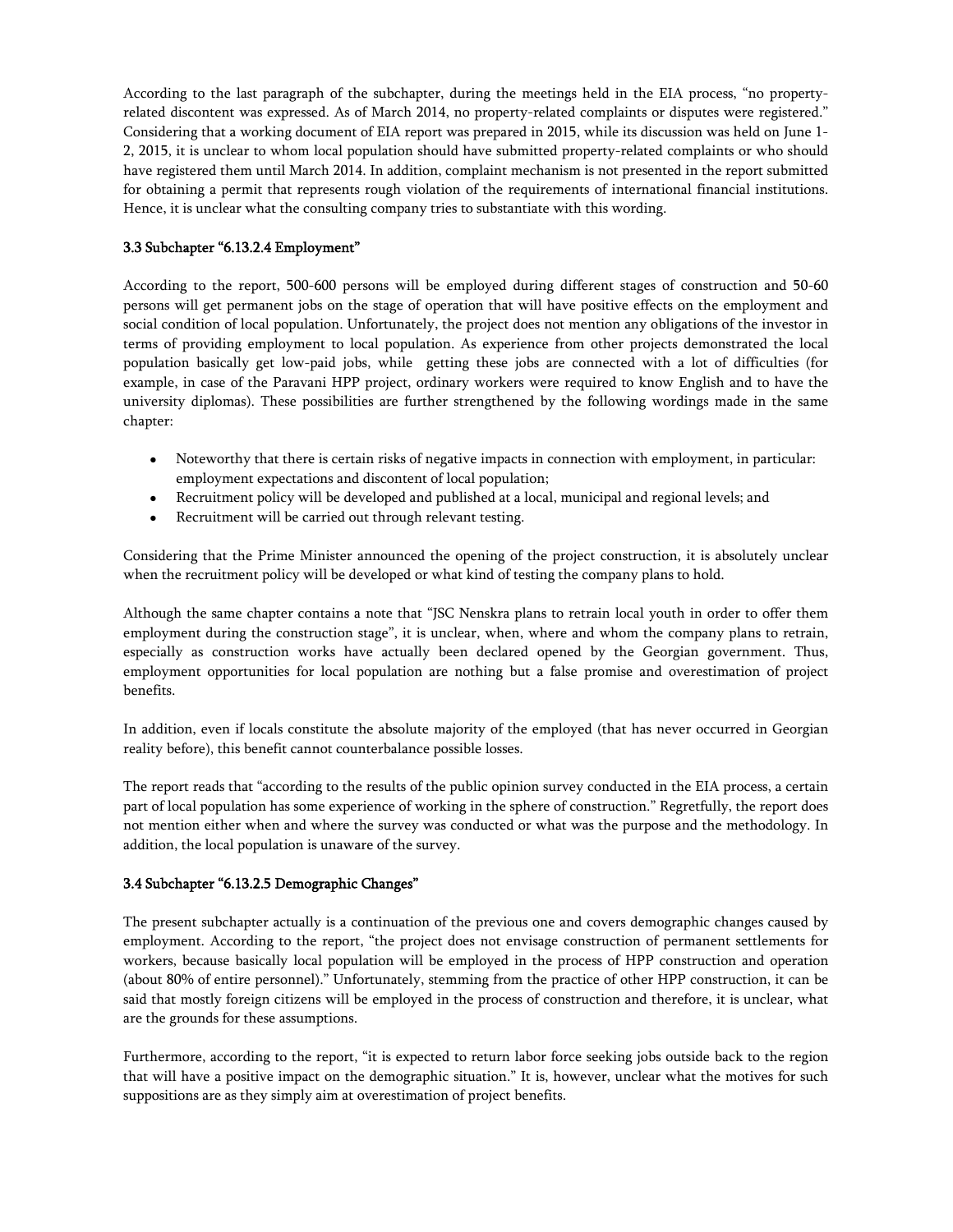### 3.5 Subchapter "6.13.2.6 Contribution to Economy"

According to the report, "local construction materials will be used in the process of HPP construction that will stimulate the production of construction materials."

Such claims contradict subchapter 4.7.10 of the report "Local Construction Materials". According to which only inert materials (only gravel and stones) and timber extracted on the ground will be used by the project. Timber materials will be purchased from licensed enterprises operating in the Mestia Municipality, and inert materials will be extracted from the pits searched on the project area.

It is unclear, how the production of construction materials will be stimulated, if materials for construction works will be extracted from newly searched pits. In addition, since 95% of the project area is covered with forests and this territory should be completely cleared to pave the way for the construction of a reservoir, the company will not have to buy timber from local licensed enterprises, because existing timber resources will be used. Therefore, the claims about intensification of production sector are exaggerated and have nothing to do with the reality.

The report overestimates positive effects caused by employment of local population.

According to the subchapter, investments necessary for the project implementation and tax revenues are an important benefit. However, the report does not provide either exact amount of investments, or its distribution by years; neither does the report outline the amount of investments, which will actually stay in Georgia or flow out as a result of importing equipment and other services for project needs.

As far as tax revenues are concerned, the report does not provide detailed analysis and provides only one parameter in a form of a property tax. According to the report, "property tax (1% of balance cost of HPP communications) and land tax (approximately 380 hectares) will be transferred to local budget that will be not less than 10-12 million per year." However, no grounds for such assumption are provided so far.

Not only the report not analyzes, but it not even mentions project impacts on the country's macroeconomic parameters (GDP, electricity export, etc.). It does not outline the total project cost, the amount of electricity designed for Georgia and its tariffs.

Special attention should be paid to various information sources about the total cost of the project. According to the Partnership Fund<sup>8</sup>, the total cost of the project is USD 1 billion, while according to the information provided by IFC, the project cost is fluctuating within USD 650-750 million. Considering that relevant information is unavailable in the EIA report either, there are serious doubts related to corruption and money-laundering.

The EIA report does not cover the issues of project impacts on economic factors. The information provided in the document represents only assumptions of the project sponsors, while the provided information often contradicts itself in different charters.

The report does not contain the project's cost-benefit analysis without which it is impossible to justify the project's feasibility that in turn contradicts the requirements of Asian Development Bank<sup>9</sup>.

Consequently, the presented information that was submitted for ecological expertise is insufficient and not ensures feasibility of the project from ecological and social-economic point of view. Thus it represents a violation of the requirements of "environmental impact assessment" decree and it is crucial to issue a negative ecological expertise conclusion.

According to the information disseminated by the project promoters, 100% of generated electricity will remain in Georgia. It should be noted that according to the same information, one megawatt of installed capacity exceeds USD 4000 that is about four-fold more compared to the cost of production of all HPPs either planned or being

<sup>8</sup> http://www.fund.ge/geo/view\_news/337

<sup>9</sup> http://www.adb.org/sites/default/files/institutional-document/33788/files/cost-benefit-analysis-development.pdf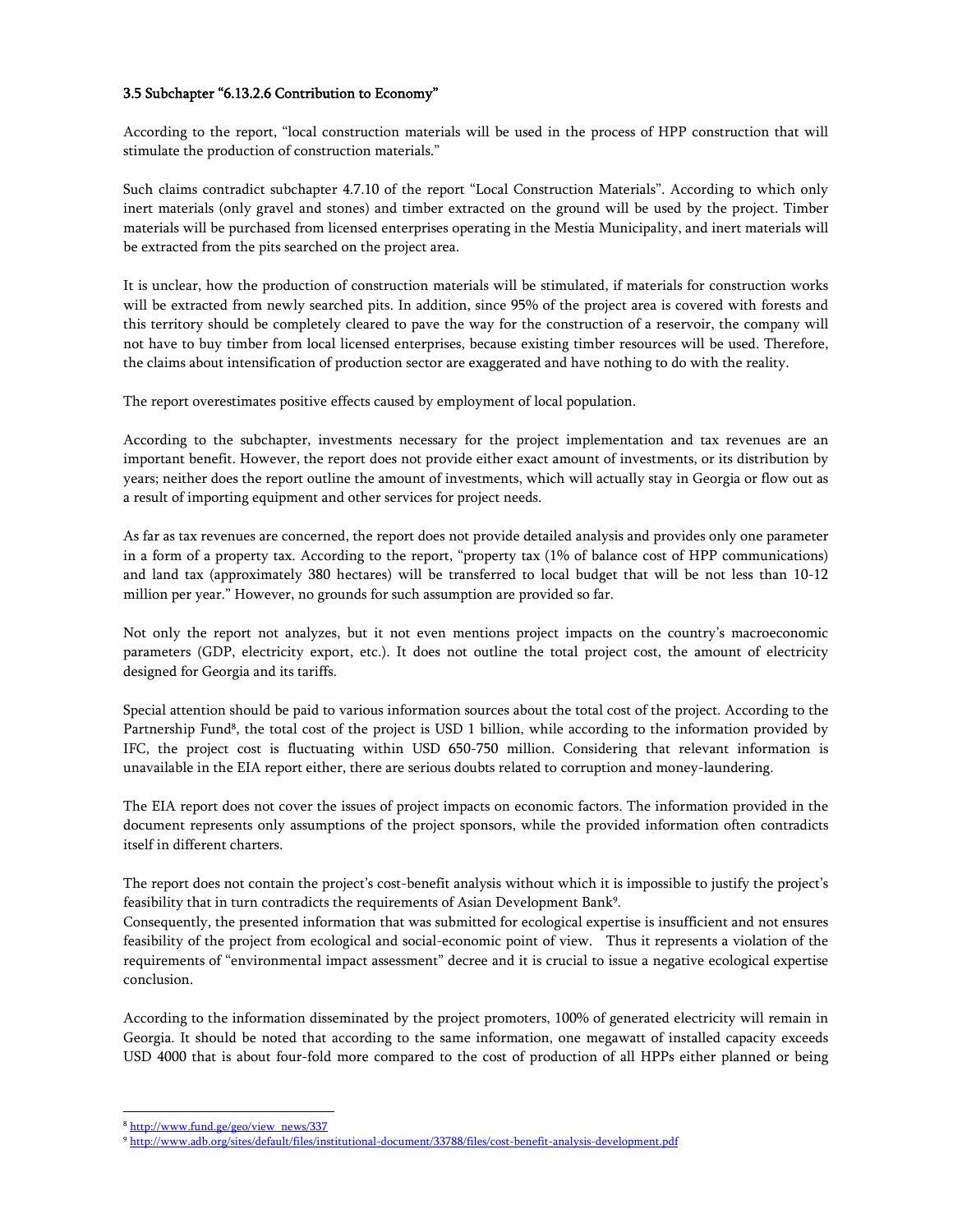under construction in Georgia. Hence, full purchase by ESCO of electricity generated by Nenskra HPP will lead to sharp increase in consumer tariffs for Georgian population.

It's absolutely clear that the project is definitely unprofitable for Georgia and reflects only financial interests of its developer.

# 4. No-Action Alternative

The No-Action Alternative is discussed in chapter 3.2 of the report. It claimed that "the present assessment of environmental impact on the planned activity, along with anticipated negative impacts, revealed important positive aspects that would not be realized in case of non-implementation of the project." Out of positive results it lists those social and economic "benefits", which were discussed in chapter 6.13. Based on the above mentioned a conclusion has been made: "In case of non-implementation of the project and at the expense of avoiding possible environmental impacts, the development of regional infrastructure and social and economic condition will be hampered to a certain extent. HPP construction and operation, taking into consideration rational project decisions and relevant mitigation measures, will bring more significant social and economic benefits than the project's noaction alternative."

No-Action alternative does not contain concrete figures that would have proven negative economic aspects of nonimplementation of the project. Moreover, it does not mention how many forests and so on, including virgin ecosystems will survive in case of non-implementation of the project; economic value of these survived ecosystems is not calculated either. Thus, no-action alternative is unconvincing; it is assessed unilaterally and partially by the authors of EIA report.

It should be noted that during the 2008 Russian military aggression, Georgia suffered a USD 1 billion loss as a result of burning 250 ha of quite degraded forests in Borjomi Valley (conclusion of the ad hoc commission). At least twice more area of high conservation value forests will be destroyed as a result of the Nenskra HPP project implementation. So, the damage caused to ecosystem services will apparently exceed the project's investment value.

However, as the analysis made in the previous chapter shows, the EIA report does not contain a detailed and factbased economic benefits of the project. In addition, assessment of project-related risks, which pose a direct threat to the lives of local population (see comments "Risks of development of dangerous geodynamic processes") is omitted in the project. Moreover, the report says nothing about the lost opportunities of regional development for local population (ecotourism) and project impacts on livelihoods of local population (impacts caused by microclimate change on crops, health) and economic benefits gained from ecosystem conservation.

So, it is clear from the above mentioned that the best alternative to the project is its non-implementation.

# 5. Analysis of Alternatives

According to the authors, renewable energy sources, such as solar and wind energy, do not represent realistic alternatives in Georgia and therefore its consideration is deemed unnecessary. That represent an important shortcoming of the presented EIA report as it does not provide the motives for such claim.

It should be noted that number of sunny days in Georgia is fluctuating within 200-250 days per year. Prime cost of solar panels and related equipment has been reduced significanly over the past years and this tendency is still underway as a result of technological progress achieved. However, in that terms there are no changes in the EIA reports of HPP projects prepared by Gamma Consulting during last decade, that represents the reason to issue a negative ecological expertise conclusion.

Important shortcoming includes the fact, that report does not consider possibility of development of individual solar micro-stations capable to connect to the grid, that is widely accepted practice in Germany and other European countries. The same can be said about wind energy, which has not been assessed in the EIA report at all.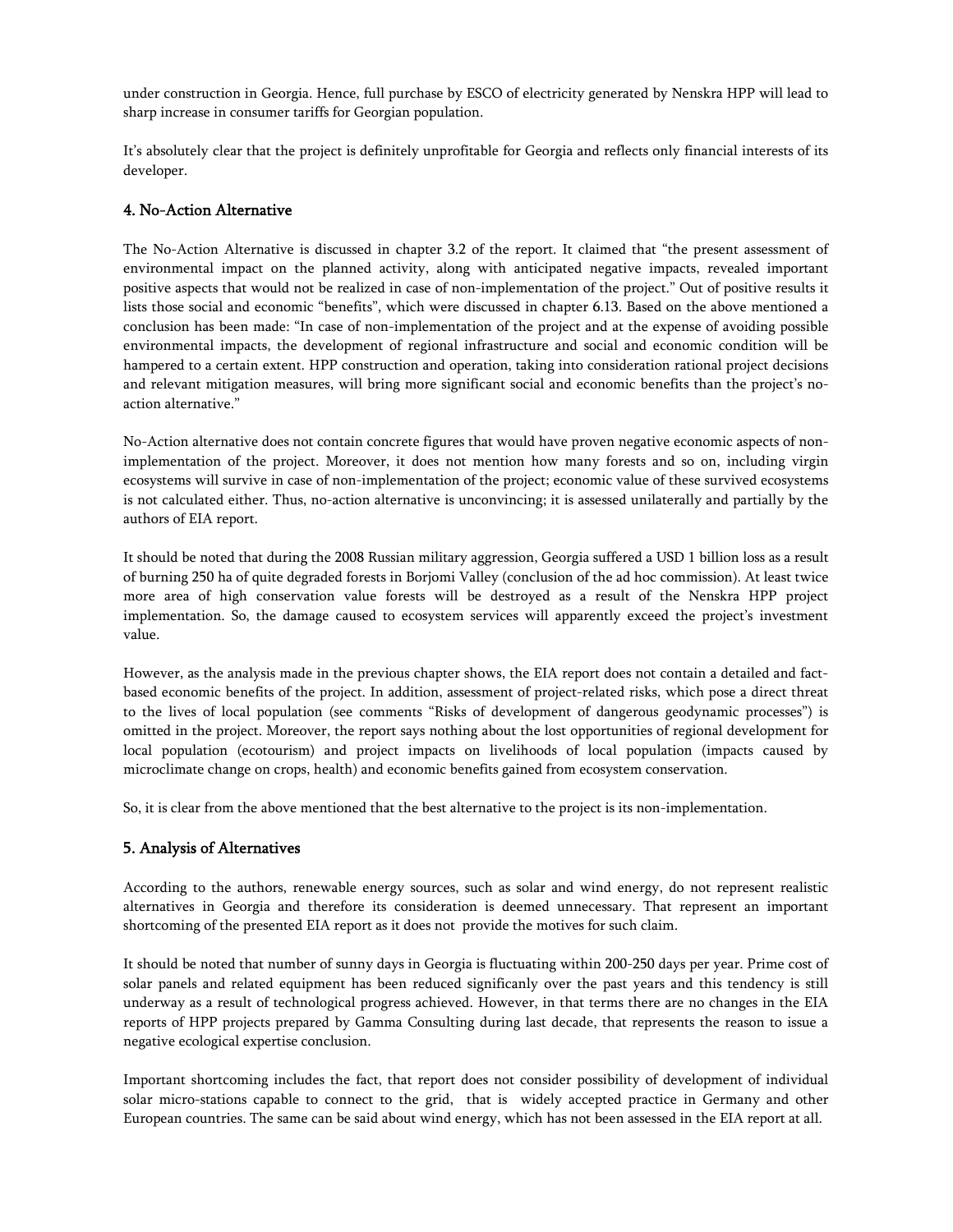The EIA report highlights Georgia's hydropower potential, though does not discuss the issue of small hydropower development, or, for example, combined use of small HPPs and other renewable energies, energy efficiency or rehabilitation of existing HPPs. Usually, these issues should be discussed and resolved as a result of cost-benefit analysis for the country.

The recommendation on carrying of the cost-benefit analysis for the country was issued by the Netherlands Commission for Environmental Assessment (NCEA) in the report prepared on Khudoni HPP project<sup>10</sup>. Similar remarks were made in the assessment made by the consultant hired by the Ministry of Environment and Natural Resources Protection<sup>11</sup>.

Consequently, as the conclusion, the present EIA report does not consider technically and financially suitable alternatives to the project's preferred option and therefore the feasibility of the presented preferred option is not determined. It comes into contradictions with environmental and social policies of the European Bank for Reconstruction and Development, as well as with Georgian legislation.

The EIA report considers selection of the five potential locations for the dam, as well as the several options of dam's height. The potential heights are: 130, 150, 200 or 250 meters. The options for the height of planned dam do not correspond to natural conditions, because the Nenskra project is planned above Khudoni and placement of such high dam in the River Nenskra Valley will intensify different seismic processes.

### 6. Dangerous Geodynamic Processes and its risk assessment

Chapter 6.7 of the report reviews the risks related to dangerous geodynamic processes. According to the report, "dangerous geological processes cover a number of gravitation processes of the Earth's surface, such as ravine erosion, landslide, rock fall, mudflow, etc. which may be caused or intensified as a result of the project implementation." However, the project focuses on existing geologically dangerous sites. It does not assess those risks that are to emergence of new sites, as a result of removing plants and/or changing the microclimate due to the construction of a reservoir. The report does not discuss the issue in the context of global climate change that may accelerate the mentioned processes and/or give way to the emergence of new sites.

### 6.1 Construction Phase

According to chapter 6.7.2.1 of the report (Construction Phase), "during the preconstruction or design phase, a contractor should carry out additional studies and based on its results define the measures for safety operation of the dam" (6.7.2.1 Construction Phase, p.25). Therefore, it is clear that the report does not carried on detailed studies on the project area, that would give possibility to assess the safety operation of the dam.

The report does not contain detailed studies on the dam alignment location for the Nakra HPP headwork. Like in the previous case, some additional studies planned during preconstruction phase. Furthermore, the report says that "if the project-defined engineering solutions are not enough for risk minimization, the dam will be moved upstream to a selected location in about 2.5 kilometers away." Only this argument is enough not to issue a positive ecological expertise conclusion to the project pursuant to legislation.

There is no risk assessment in relation to the new roads construction. The only recommendation made requires, that engineering geological studies for new road corridors will be conducted during the preconstruction phase.

#### 6.2 Operation Phase

The basis of the conclusion of the chapter 6.7.2.2 (Operation Phase) "Taken into consideration small sizes of landslide-prone areas, no significant reduction of a reservoir will take place as a result of landslide and erosion processes," is too controversial and unclear.

<sup>&</sup>lt;sup>10</sup> http://moe.gov.ge/files/PDF%20%20Eng/News/Angarishi\_ENG.pdf

<sup>&</sup>lt;sup>11</sup> Review of Nenskra HEP ESIA Study To Ministry of Environment and Natural Resources of Georgia; Paragraph 5.3; "Comparative Assessment of Hydropower in Georgian River Basins"; May 13, 2015;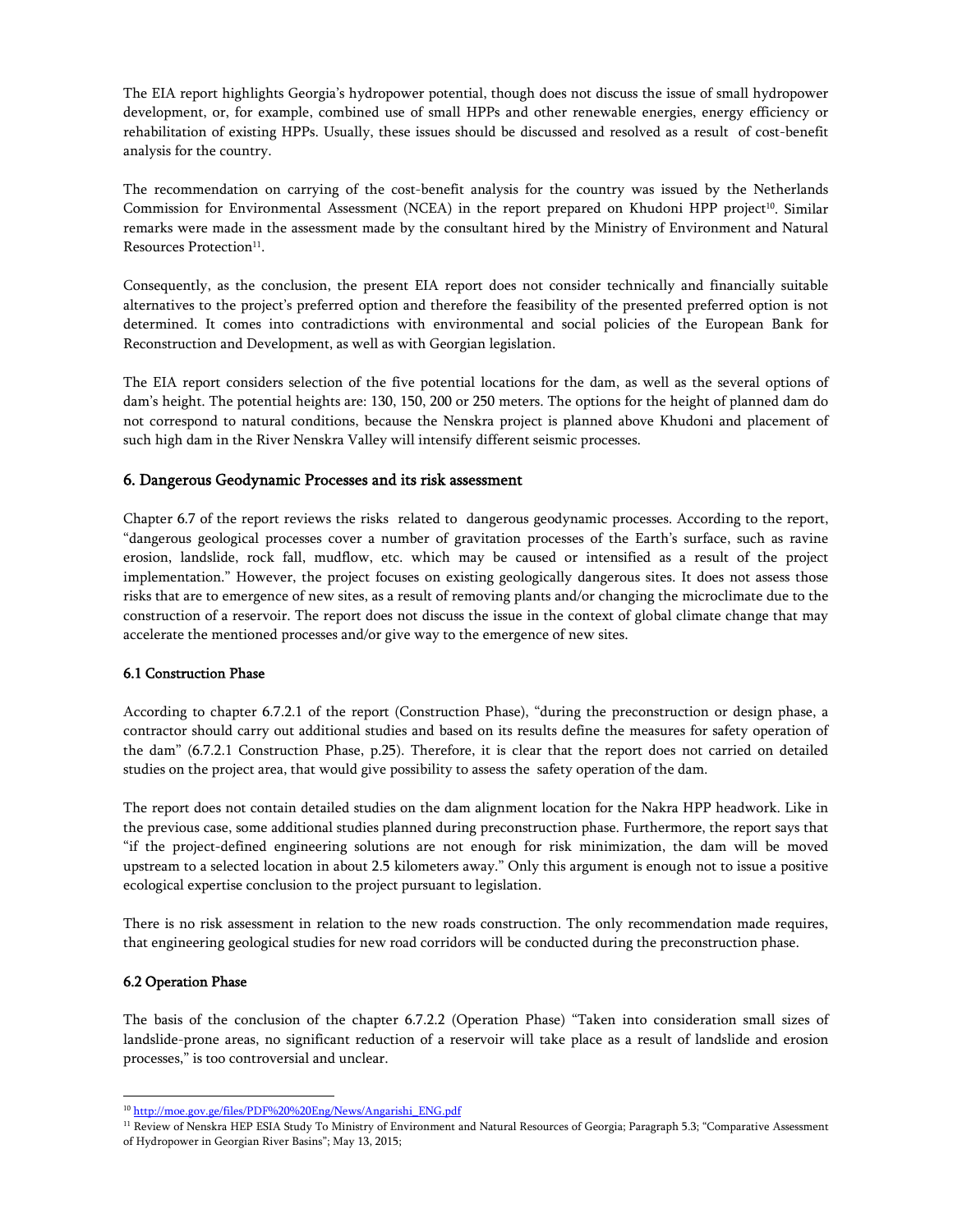The report does not specify revealed landslide-prone areas in the project area, including the studies and risk assessment in case of their expansion as a result of HPP construction and operation; The report also does not contains assessment of current dimensions of existing landslide areas, their current sizes and the risks of emergence of new landslide-prone areas.

However, the same chapter later states that there is the landslide site on the left side of the dam axis, while its additional studies planned only in front of construction. The fact that the EIA report does not contain assessment of these risks contradicts both Georgian legislation and IFIs requirements.12

The report does not provide detailed risk assessment for impacts of avalanches and rock falls on the reservoir. For unknown reason, the report focuses only on the risks of pouring the wave originated as a result of avalanche over the dam, and not paying attention on its impact on the size of the reservoir. The report says nothing about risks of emergence new prone-sites as a result of the dam operation. It reveals only two high-risk sites and claims that additional studies will be undertaken by Subcontractor Company before the construction.

This shortcoming is highlighted in conclusion prepared by Dr. Frank Schrader, a consultant hired by the Ministry of Environment and Natural Resources Protection of Georgia. The conclusion stresses that it is unclear why mudflows in the Nenskra Valley were not investigated properly in the EIA report<sup>13</sup>.

The area allocated for construction of a dam face a great danger of intensification of rocky landslides. During a public discussion in Tbilisi, field experts emphasized that it is impossible to build a rock-fill dam with a concrete core.

### 6.3 The project impact on the Village Naki

The Nakra hydropower plant risk impact on the village Naki (Nakra) should be considered seriously. According to the report, during the HPP operation phase the safety of village Naki is endangered due to the mudflow Lekvederi River, that flows to Nakra river. The river valley is extremely erosive and intense precipitation causes mudflows with a great amount of debris. Presently, debris brought to the Nakra Valley is washed away with the water from the Nakra River and accordingly, the risk of spreading mudflow to the direction of the village is reduced. Since Nakra HPP becomes operational, only sanitary flow will be released downstream and the river will lose its ability to transport debris. It will increase the risks of mudflows towards the village direction. For unknown reasons, the EIA report considers that risks of this scenario development is low.

Meanwhile, the local people in Naki village, have concern regarding the other even larger mudflow river Leknashera, on the north of the village, which is completely neglected in the EIA report. This represents a serious shortcoming of the document. Itself the fact, casts doubt on the reliability of geodynamic processes and risks assessment. Locals stated that both rivers are active and almost every year they bring a great amount of debris. For the last time, in 2010, the Leknashera River completely covered the cemetery and agricultural plots in the village, while in 2001 the Lekvederi River washed away a plot of land owned by a local resident as well as a tractor.

Therefore, as conclusion could be stated, that EIA authors have not conducted detailed geological studies that contradicts Georgian legislation, as well as the requirements of IFIs.

f

<sup>&</sup>lt;sup>12</sup> Environmental and Social Policy of the European Bank for Reconstruction and Development; http://www.ebrd.com/downloads/research/policies/esp-final.pdf

<sup>&</sup>lt;sup>13</sup> 3.6.5 "Impacts on Surface Geology and Morphology and Mitigation Measures"; page 17;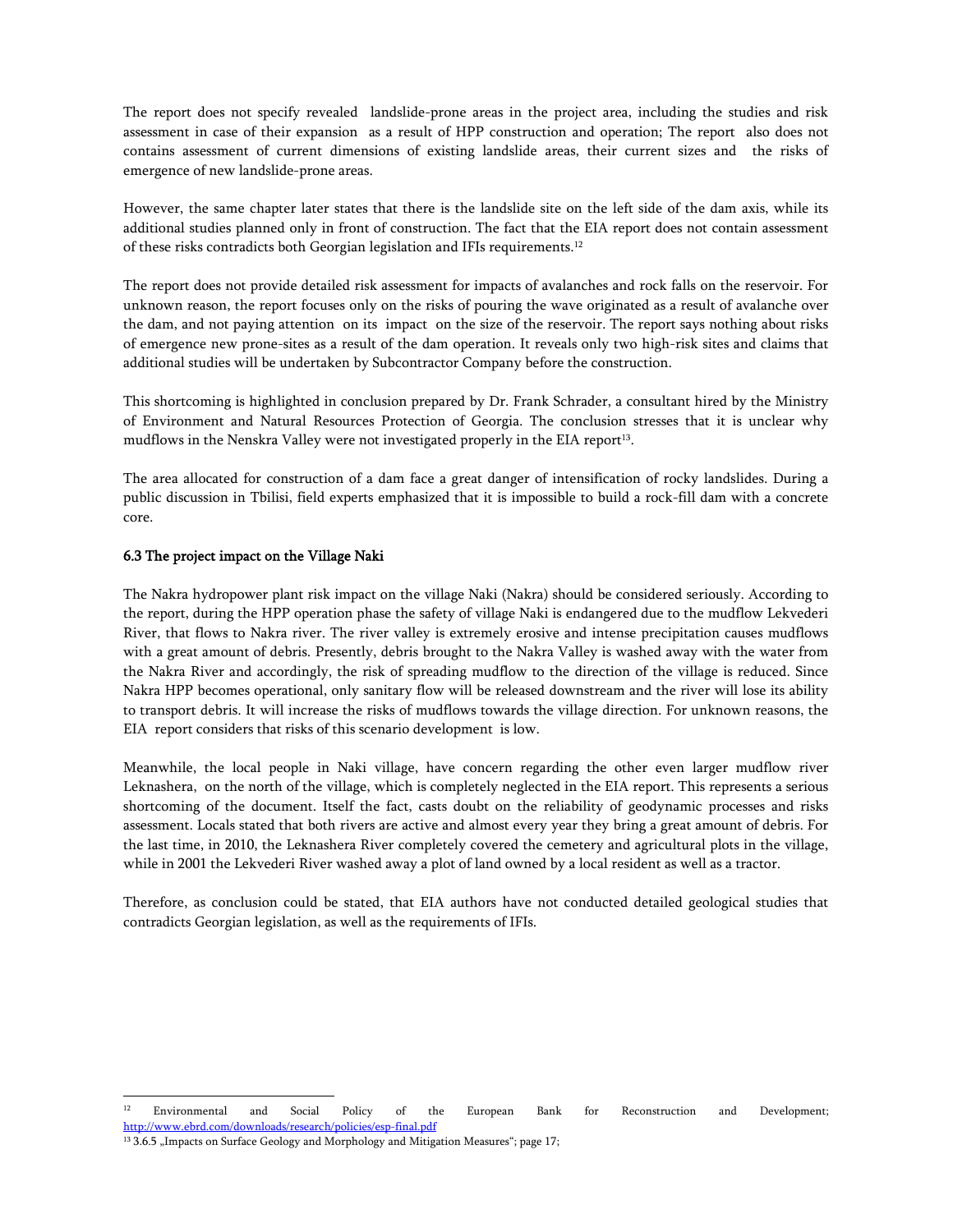# 7. The biodiversity related issues

The project implementation, due to its scale, design and project area, will cause irreversible degradation of biodiversity. The project includes all those adverse effects that are typical for reservoir and derivative (run-of-theriver) types of hydropower plants: destruction of water habitats by a high dam; fragmentation of land habitats by a reservoir; flooding; destruction of forests and other land ecosystems; degradation of river habitats as a result of leaving only sanitary flow in the riverbed, and etc. The project area is located on the planned protected areas in Zemo Svaneti. The document "Zemo Svaneti Protected Areas Management Plan (2008)" developed by the World Bank's Protected Areas Development Project, designs the Nenskra and Nakra Valleys in the strictly protected areas of the Svaneti National Park. The EIA sponsors claims, that the areas of HPP communications locations are outside of the planned protected areas in Svaneti, is not true. This is principal issue and the ministry is obliged to organize discussion on the consultation council of the Agency of Protected Areas.

The EIA report studies on biological environment are incomplete. The description of climatic conditions of project area stress, that it has been covered by snow from November 7, 2012 till April 7, 2013. Meanwhile, the same report claims that field works were launched in August 1, 2012 and completed by February 13, 2013; all investigations were finalized by March 8, 2013. It's incredible to conduct a comprehensive field studies under conditions of four months of deep snow cover and frost. Therefore the reliability of conducted studies triggers serious doubts. As a result, it's not surprising that during the field studies, experts could not discover protected species of reptiles, important species of invertebrates and a significant part of flora species.

It is extremely curious when the authors of the report claim, that since local population fails to recollect the facts of attacks by wolves (Canis lupus) and lynxes on their domestic animals, these species do not live in the projectaffected area. The absence of the facts, that wild animals attack domestic animals, indicates that natural ecosystems are characterized by high productivity. Destruction of high conservation valued ecosystems on several hundred of hectares will aggravate human-wildlife conflict mostly due to reduction of wildlife habitats and food plots, as well as emergence of new waste deposits.

The inadequacy of the EIA is confirmed by the fact that the authors equalize the reservoir surface with land areas covered with water. The area of slopes in the river valley significantly exceeds the area of a hypothetical reservoir surface. It is obvious that the area of forests and other ecosystems has not been specified in the process of preparing the EIA report.

The project sponsors considered, that the mountain river's natural ecosystem destruction, its replacement by an artificial reservoir and introduction of invasive species, as a positive phenomenon: "the creation of reservoir will lead towards creation of biocenosis typical for lakes that will improve the environment for invertebrates and fish." Such conclusion is a legacy of Soviet-era thinking and is beyond any comments.

The report does not provide any real compensation and conservation plan that contradicts the rule of preparing an EIA report and the best international practice. The present document contain some pasted texts from other EIA reports on compensation measures: "net profit" and "habitat-hectare" assessment methods; habitat restoration; planting; collection of seeds; their transfer to conservation centers, etc. based on previous practice, it does not specify to which conservation centers the plants will be transferred and which particular species will be subject to transfer; Therefore, the issue is discussed formally in the EIA report. It's unclear, whether the project developer undertakes the commitment to apply these methods and in respect to which species and habitats. As a rule, the ministry has never monitored the fulfillment of conditions undertaken in frames of EIA reports; neither has it made the developer accountable for non-compliance to the conditions (for example Larsi HPP; Kazbegi HPP, etc.).

The report claims that as the mitigation the HPP personnel will strictly control the illegal cutting and poaching. It's impossible that HPP personnel will work at HPP and simultaneously will control poaching, especially as they do not have such legal power.

EIA report clarifies that the project will have a significant impact on biodiversity – forest ecosystems, endemic, rare and endangered species and their habitats (especially ichthyofauna and forests). However, the report contains important shortcomings and it is a verbatim copy of Shuakhevi HPP EIA report. For example, the EIA report notes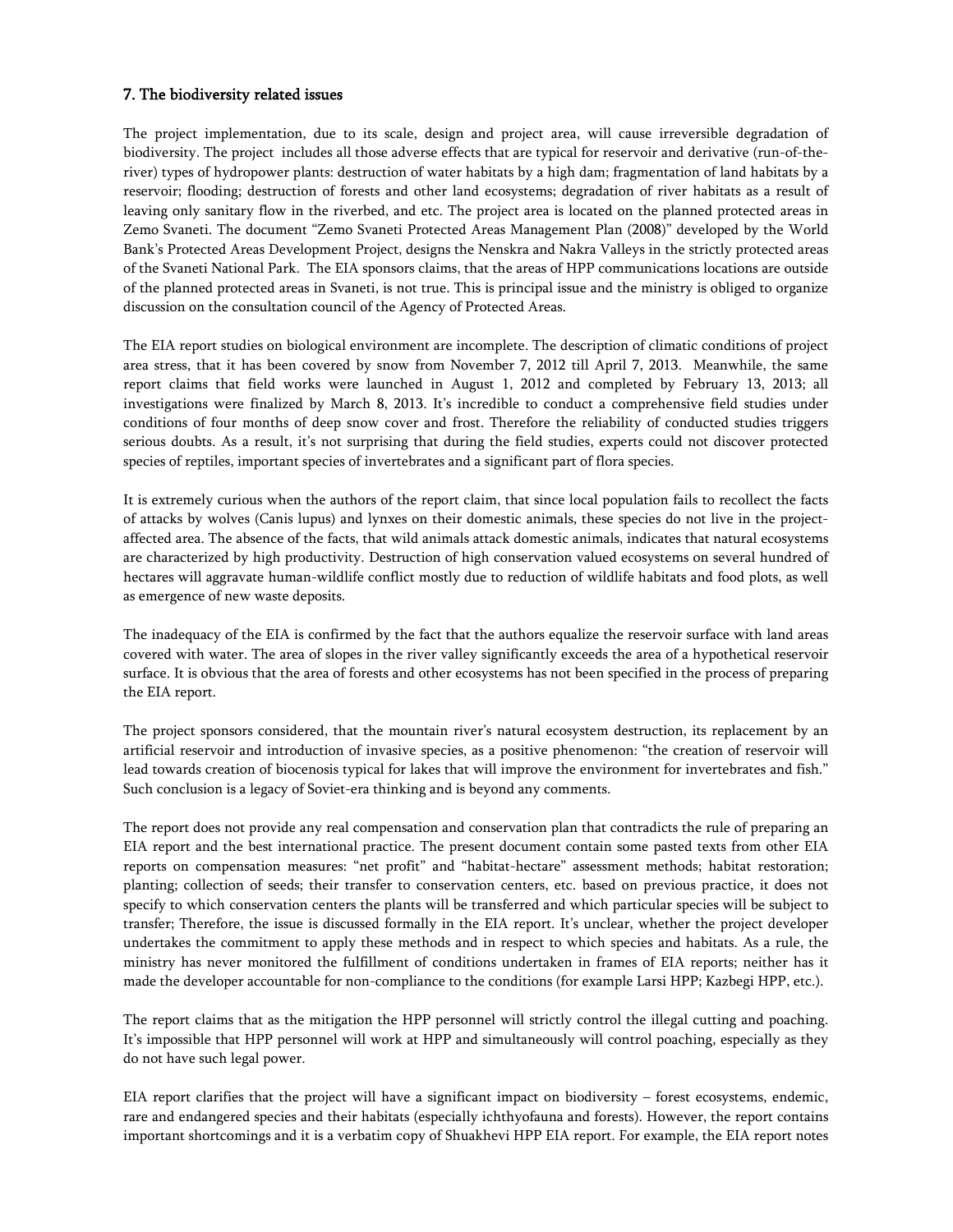that (volume 2, p. 56) "if construction of the planned project corridor is connected with forest cutting, the activity does not represent the integral part of the environmental impact assessment document, but is a subject of future relations between the client and the Ministry of Energy and Natural Resources and the Ministry of Environment Protection during which all relevant procedures defined by legislation should be taken into consideration. After approval of the environmental impact assessment document, it is necessary to define the list of planned activities, including the amount of wood subject to cutting, as well as to carry out detailed inventory of forests included in the state forest fund." Due to hasty copying from the old EIA report, old names of the ministries are indicated. An assertion that the issue of possible impacts of forest cutting does not represent a part of environmental impact assessment is wrong and contradicts Georgian legislation.

The same page contains a quotation from Article 24 of the Law of Georgia on the Red List and the Red Book of Georgia, regarding the removal of the Red List species from the environment. However, it's interesting which of the listed cases of removal of the Red List species from the environment are relevant to this case? Financial interest of a private company – HPP construction does not fall under the category of "special state importance."

It is noted on page 57 that "the rules and procedures for changing the category of the state forest fund lands are implemented according to the rule approved by Order No 5 dated February 15, 2010 of the Minister of Environment and Natural Resources Protection of Georgia "On the rule of granting a special purpose category to the state forest fund lands". This Order has been abolished and its provisions have been reflected in the Rules for Using Forests approved by Decree No 242 dated August 20, 2010 of the Government of Georgia; in particular, chapter V<sup>1</sup> was added to it: "State Forest Fund for Special Use."

The project sponsors assertions are incorrect from legal point: according to the above-mentioned provision if the construction of hydro plants, pipelines, roads, communication, power transmission lines, etc. need a forest cut, as a form of forest utilization, it is possible. However, it does not mean that HPP construction represents itself the form of forest utilization. Neither does it mean that a person can guide himself by the quoted article to change a forest category.

Page 58 describes the cases of carrying out special cuttings, on the slopes between 30 and 35 degrees, as well as 35 degrees and more inclination. However, it is unclear why the interests of a private company – and in this particular case HPP construction – represent "special state importance."

The EIA report reviews the rule of forest fund removal, but the reason is unclear, because the report does not identify the areas, which will be removed for project needs. Moreover, according to the Ministry of Environment Protection, a significant part of forests located within the project area has already been removed and transferred to the Ministry of Economy. Hence, not only a positive ecological expertise should not be issued, but it is crucial to investigate the grounds for the removal of forests and their transfer to the Ministry of Economy.

The project will cause irreversible degradation of biodiversity, protected, rare and endangered species, and high conservation value forests. The laws on the Red List and the Red Book, as well as law on the environmental protection, the Convention on Biological Diversity and the Bern Convention will be definitely violated. In particular, the project implementation will lead to violation of para 2 of article 46 "Protection of Wild Plants and Animals, the Law of Georgia on Environmental Protection. It states, that "any action, which is likely to cause damage to wild animals and wild plants, their habitats, reproduction areas and migration routes, is prohibited"; para 2, article 10 "Key requirements for the protection of endangered species", the Law of Georgia on the Red List and the Red Book, states, that "any action, which is likely to lead to the reduction of a number of endangered species, aggravation of their habitats and livelihoods, is prohibited;" , as well as according to the article 11 "Protection of wild endangered animals" – "Any action, which is likely to lead to the reduction of a number of endangered wild animals, violation of their habitats, reproduction areas, survival stations, migration routes, roads leading to water and water sources, is prohibited."

Therefore, according to the ecological expertise conduction rules, taking into account all above mentioned the ministry has no means to issue a positive ecological expertise conclusion.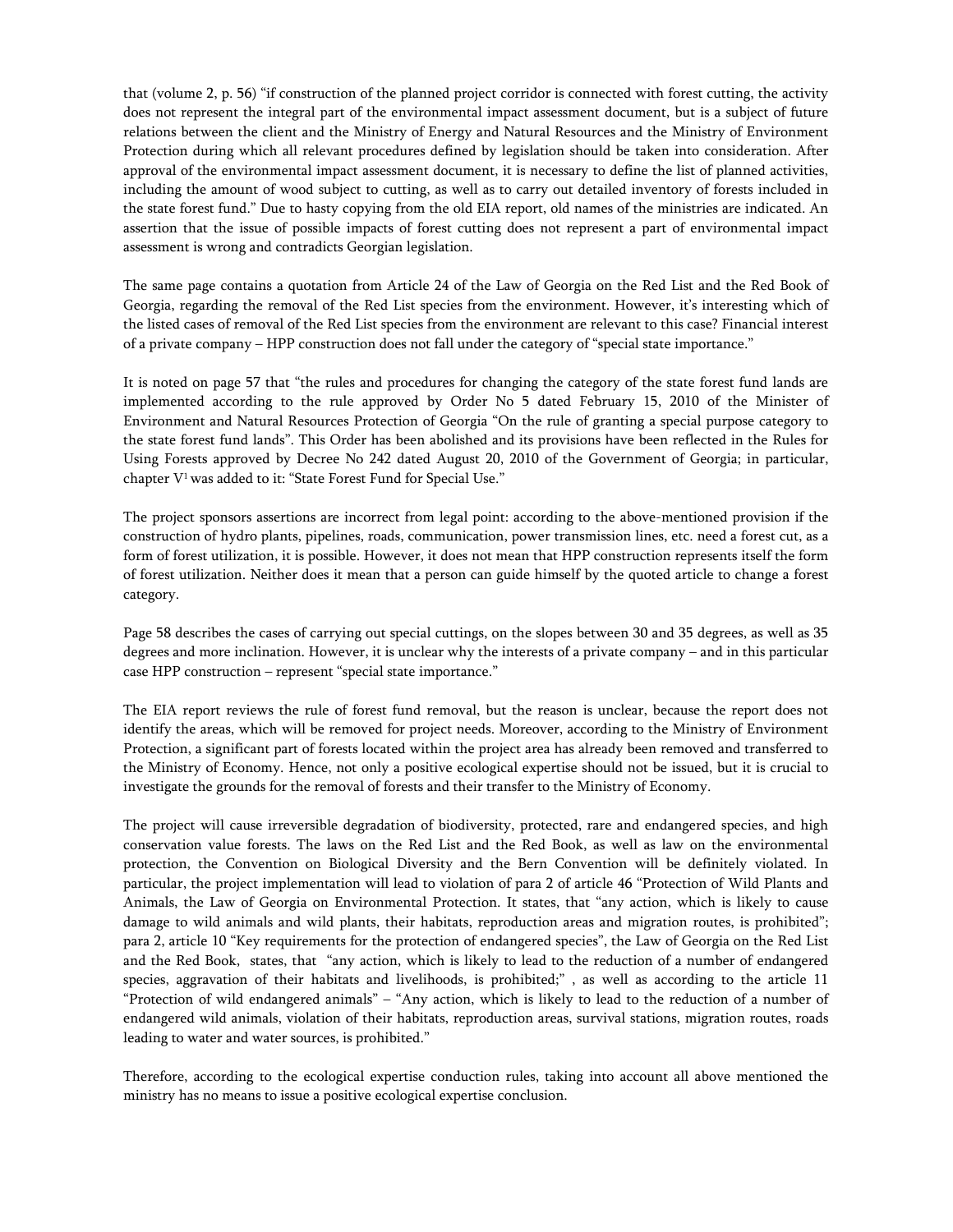# 8. Social Impact

One of the important shortcomings of the EIA report is irrelevant assessment of the project's social impacts; instead, the document actually focuses on so called positive factors (improvement of infrastructure and employment)<sup>14</sup>. As for the project's negative impacts on the population as a result of microclimate change and loss of certain areas necessary for HPP infrastructure, they are not assessed and respectively no mitigation measures are defined.

According to subchapter 6.15.3.2 (Possible Cumulative Effects of Reservoirs on Different Climate Scales), "its [reservoir's] effects on the climate will be substantial in spring, when the ice starts melting and breaking , and in late autumn, before ice phenomena begin. Sharp difference between water and air temperatures and strong wind will intensify evaporation. Evaporated moisture will cover buildings and fruit trees in a form of hoar frost and damage them. The damage caused by early frosts is graver as it will damage buds and sprouts, and ultimately result in premature aging, fruitlessness and dying of plants. For the people, that experience from rheumatism and/or need treatment respiratory or cardiovascular diseases the health condition will further aggravate."

However, despite the given conclusion, the report does not assess the impact on the local population both in case of loss of the crops and health conditions, but also the fact that local's livelihoods will be worsened significantly that will lead towards gradual depopulation of the villages.

The issue has been described as a serious shortcoming by the independent international expert<sup>15</sup> hired by the ministry. Incomprehensive assessment of social impact and neglecting relevant mitigation measures contradicts both Georgian legislation and the environmental and social policies of IFIs.

# 9. Cumulative Impacts

According to President of the Energy Academy, Revaz Arveladze<sup>16</sup>, construction of Nenskra HPP may have negative impacts on water accumulation capacities both for the operational state-owned Enguri HPP as well as for planned Khudoni HPP (in case of its construction). The EIA report does not address to this issue; in addition, it also fails to outline working regime of Nenskra HPP and its compliance with and impact on Enguri HPP. The international expert hired by the ministry also focuses on this issue in his conclusion<sup>17</sup>.

In addition, the construction of power transmission line needed for the Nenskra HPP project, is also connected with significant cumulative effects; therefore, it should be assessed altogether with already existing transmission line, as well as with planned Khudoni HPP transmission line; As a result, there will be three high-voltage transmission lines in a narrow valley. As the construction of additional roads will be needed for new mentioned transmission lines, the EIA report should have assess the impact of these transmission lines on geodynamic processes that may lead to increased sedimentation in the Jvari reservoir. However, the EIA report not address this issue at all. According to the report, the preparation of EIA for transmission line will start only after availability of transmission line construction project. This approach is a clear example of the project fragmental assessment.

### 10. Public Awareness and Participation

Chapter 10, EIA report "Public Awareness and Participation in EIA Process" claims that "all stakeholders were identified (potentially affected by the project); the short information on planned project activities and special forms for questions from the public were prepared." The report also includes a stakeholder engagement plan and the dates of scoping meetings.

f <sup>14</sup> EIA report, chapter 6.13 "Impact on Social-Economic Environment"

<sup>&</sup>lt;sup>15</sup> Review of Nenskra HEP ESIA Study To Ministry of Environment and Natural Resources of Georgia; Paragraph 3.6.8 "Impacts on Socio-Economic Issues and Mitigation Measures"; May 13, 2015;

<sup>&</sup>lt;sup>16</sup> Public hearing meeting in the Ministry of Environment and Natural Resources Protection regarding Nenskra HPP; May 22, 2015;

<sup>&</sup>lt;sup>17</sup> Review of Nenskra HEP ESIA Study To Ministry of Environment and Natural Resources of Georgia; Paragraph "3.3.1 Overall Evaluation and Gaps"; May 13, 2015;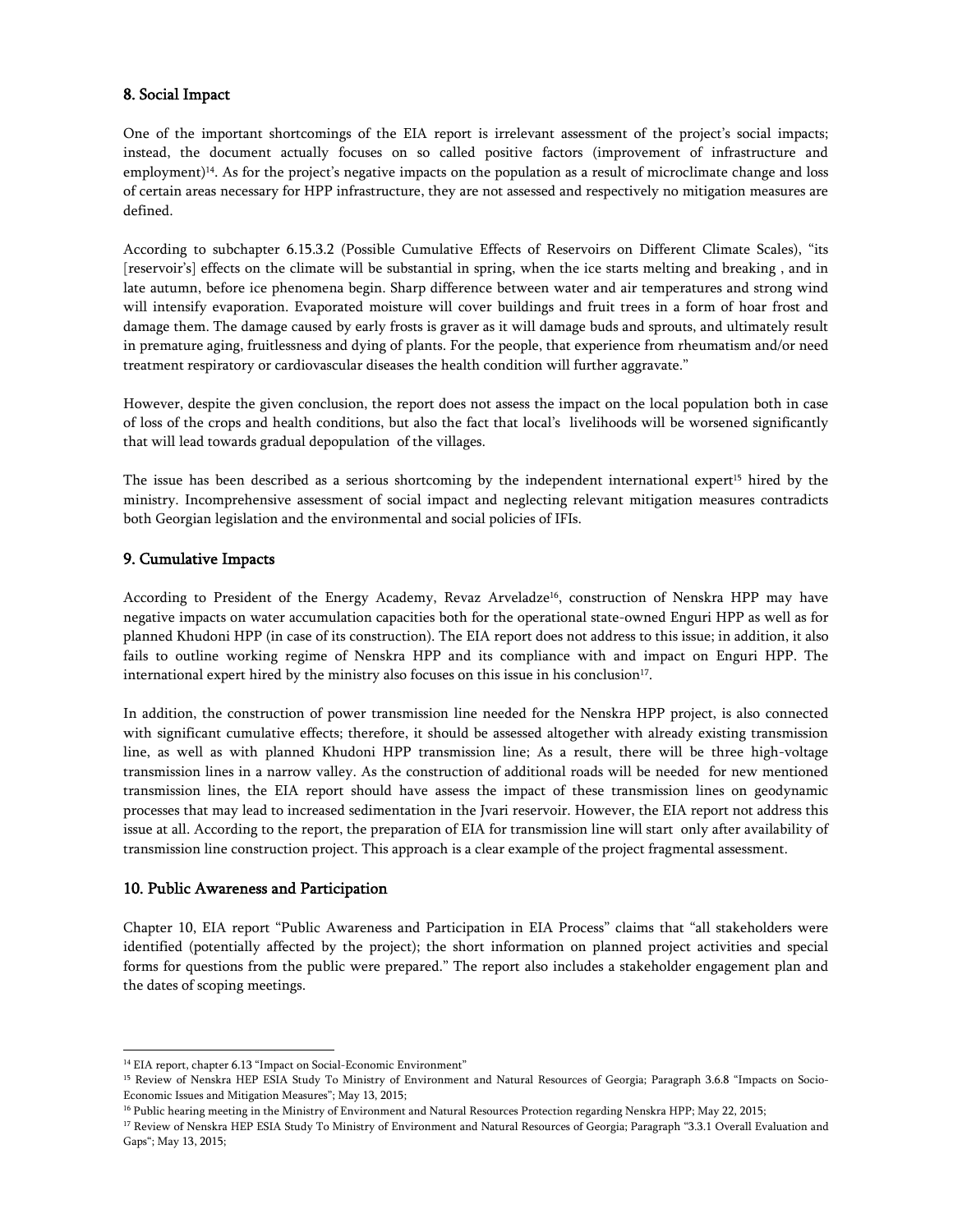EIA report claims, that preliminary meetings on the project were held in the villages of the Nakra and Chuberi communities (Naki, Lekalmakhi, Zeda Margi, Larilari, Sgurishi, Tita and Lakhami) on April 24 and 25, 2015. However, a representative of Nakra to the Mestia Municipality said that no scoping meeting was held in the villages during that period.

Although the actions carried out by the project sponsors formally meet the requirements of international financial institutions, considering the fact that 1) not all stakeholders were identified; 2) no scoping meeting was held and the stakeholder engagement plan is extremely short and non-informative, it can be said that the implementation of the actions are far from the requirements of IFIs.

For example, according to the stakeholder engagement plan, participation of representatives of the government and experts were considered to participate in consultations during the planning stage. The participation of other stakeholders (non-governmental organizations and local population) was not envisaged by the plan. Such approach represents a rough violation of environmental and social policies of IFIs18.

### 10.1 Scoping Meetings

According to the EIA report, preliminary meetings on the project were held in the villages of the Nakra and Chuberi communities (Naki, Lekalmakhi, Zeda Margi, Larilari, Sgurishi, Tita and Lakhami) on April 24 and 25, 2015. However, a representative of Nakra to the Mestia Municipality said that no scoping meeting was held in the villages during that period.

# 10.2 Local Population's Access to EIA Report

According to local population, there was only one copy of the EIA report available in the region, kept by the member of the Mestia municipality from the Nakra community. As a result, the representatives of the Chuberi community had no opportunity to familiarize themselves with the document; Only in front of public hearings they receive the conclusion of the report. In case of Nakra community, while the document was not available for them, some of the active members of the community managed to read the document and provide information to the Chuberi population.

In addition, it should be noted that neither the Partnership Fund, nor K Water made electronic versions of EIA reports available on their respective websites; The local population received the reports only from the Green Alternative, that drastically restricts the population's informed participation in consultation process while represents significant violation of IFIs' safeguard policies.

### 10.3 Public Discussion

According to the project's EIA report, information about public discussion was published in the April 4, 2015 edition of newspaper "Sakartvelos Respublica" (Republic of Georgia). The project sponsors take no action to disseminate information to the local communities; therefore, the Chuberi population learnt about the date of the planned discussion only a day earlier. This fact naturally restricted the population's informed participation in the process.

Based on evidence of the local population, during public hearing (held 1-2.06.2015) the project developer addressed to the positive sides of the project, mainly on creation of jobs. The project-related risks outlined in the EIA report were not highlighted at all.

Locals stressed that the project developer not informed the local population about their rights, as well as about project grievance mechanism that represents violation of Environmental and Social policies of the EBRD and ADB.

f <sup>18</sup> European Bank for Reconstruction and Development; Environmental and Social Policy PR 10 (10);